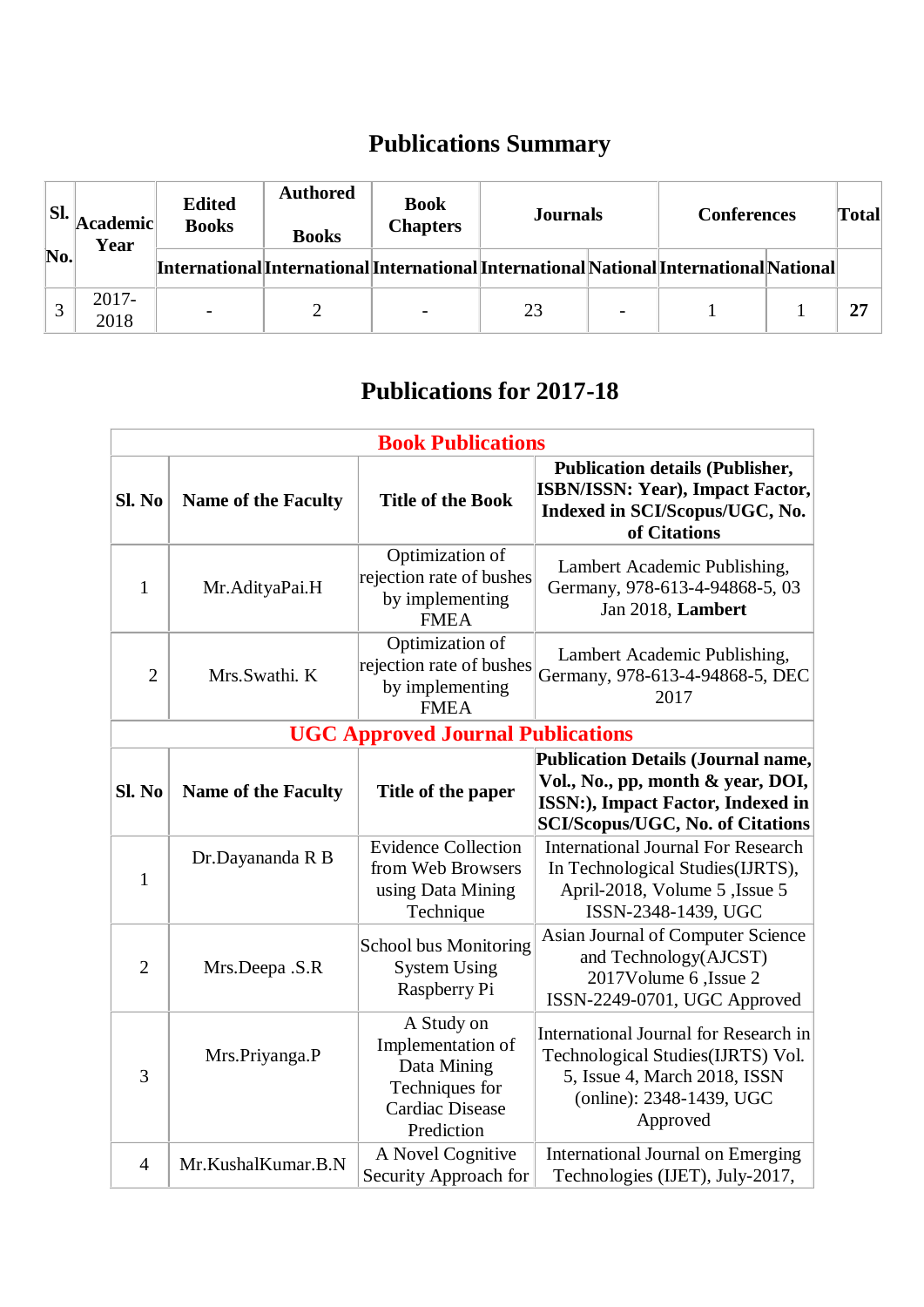|                |                            | Internet of Things                                                                                                | Volume 9, Issue 3, ISSN: 2319-8613,<br>ISSN:0975-4024, UGC                                                                                                     |  |  |
|----------------|----------------------------|-------------------------------------------------------------------------------------------------------------------|----------------------------------------------------------------------------------------------------------------------------------------------------------------|--|--|
| 5              | Mr.Swathi.K                | Detail survey on<br>Parallel Corpora<br>Generation techniques                                                     | <b>International Journal of Control</b><br>Theory and Applications (IJCTA),<br>ISSN:0974-5572, UGC                                                             |  |  |
|                |                            | <b>Other Journal Publications</b>                                                                                 |                                                                                                                                                                |  |  |
| Sl. No         | <b>Name of the Faculty</b> | Title of the paper                                                                                                | <b>Publication Details (Journal name,</b><br>Vol., No., pp, month & year, DOI,<br>ISSN:), Impact Factor, Indexed in<br><b>SCI/Scopus/UGC, No. of Citations</b> |  |  |
| 1              | Dr.Rekha. B.<br>Venkatapur | <b>Electronic Voting</b><br>Machine Based On<br><b>Blockchain</b><br>Technology and<br><b>Aadhar Verification</b> | <b>International Journal of Innovations</b><br>in Engineering and Science (IJIES),<br>2018, Volume 3, Issue 3, e-ISSN-<br>2456-3463                            |  |  |
| $\overline{2}$ | Dr.Rekha, B.<br>Venkatapur | THERABOT an<br>Artificial Intelligence<br>Therapist at Your<br>Fingertips                                         | <b>IOSR Journal of Computer</b><br>Engineering (IOSR-JCE), May-June<br>2018, Volume 20, Issue 3, e-ISSN-<br>2278-0661, p-ISSN:2278-8727                        |  |  |
| 3              | Dr. Ram P Rustagi          | <b>Experiential learning</b><br>of networking<br>Technologies<br><b>Understanding Web</b><br>Security             | Advanced Computing and<br>Communications $(ACCS) - A$<br>quarterly publication of ACCS,<br>Issue 02, Vol 02, June 2018                                         |  |  |
| $\overline{4}$ | Dr.Dayananda R B           | <b>Vehicle Rash Drive</b><br><b>Control Systems</b>                                                               | International Journal for Research in<br>Engineering Application $&$<br>Management (IJREAM), June-2018,<br>Volume 4, Issue 3<br>ISSN-2454-9150                 |  |  |
| 5              | Mr. K VenkataRao           | Analysing Practices in<br>SME's using Analysis<br>of Variances                                                    | International Journal of<br>Advancements In Electronics &<br>Computer Engineering (IJAECE),<br>2017, ISSN :2349-932X VOL-4,<br>ISSUE-2, PP-29-33               |  |  |
| 6              | Mr. K VenkataRao           | <b>Entropy Analysis of</b><br>Variables of Quality in<br>SME's                                                    | <b>ITSI Transactions on Electrical and</b><br>Electronics Engineering. (ITSI-<br>TEEE), ISSN:2320-8945, VOL-5,<br>ISSUE-1-2, 2017, PP - 37-42                  |  |  |
| 7              | Mr. K VenkataRao           | Reliability Test of<br>Questionnaire for<br>SME's                                                                 | <b>ITSI Transactions on Electrical and</b><br>Electronics Engineering (ITSI-<br>TEEE), ISSN:2320 -8945, VOL-5,<br>ISSUE-3-4,2017, PP-35-41                     |  |  |
| 8              | Mrs.Deepa .S.R             | An Implementation of<br><b>NFC Based Restaurant</b>                                                               | International Journal of Innovative<br>Research in Computer and                                                                                                |  |  |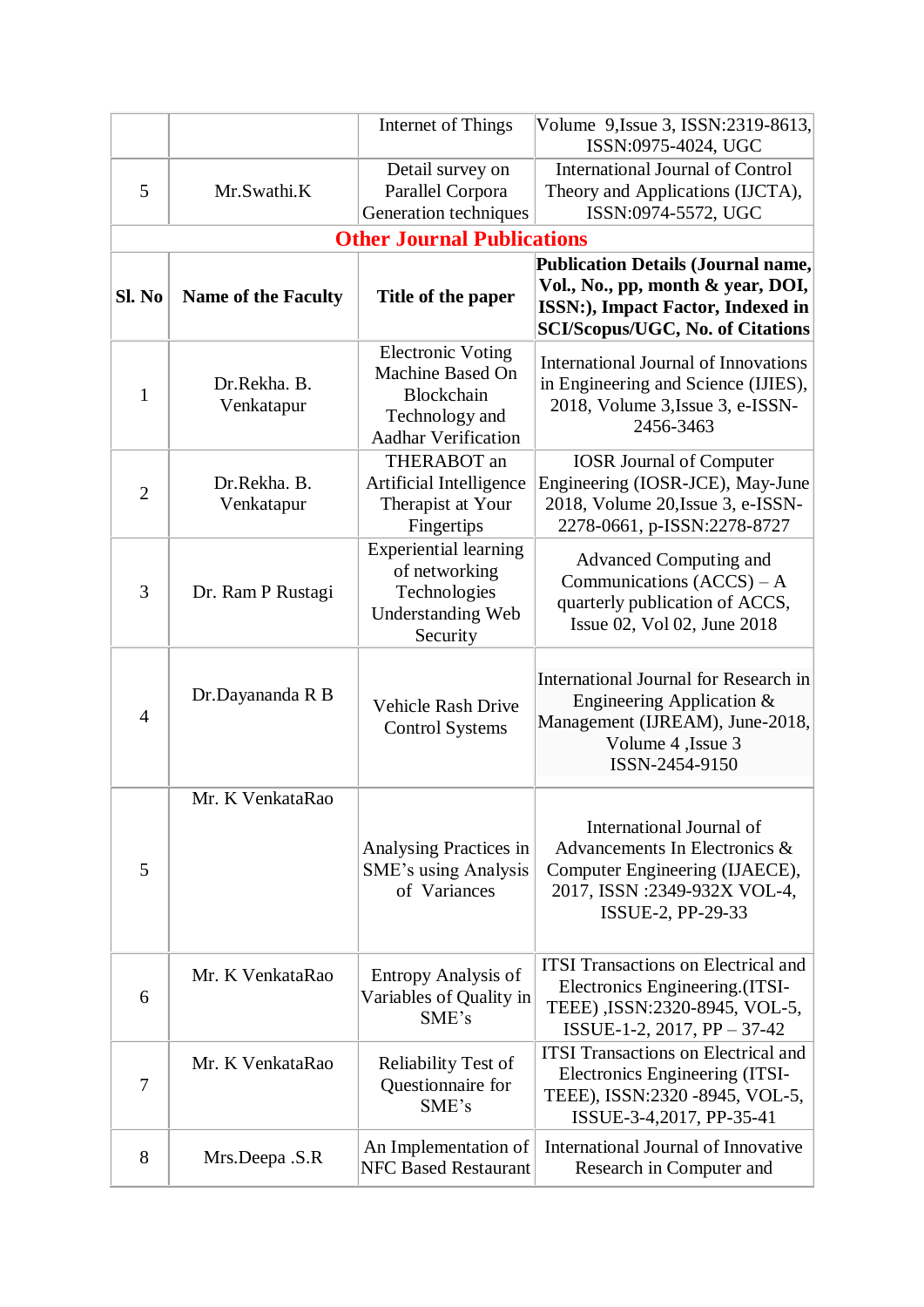|    |                             | <b>Table Service</b>                                                                                                                                | <b>Communication Engineering ISSN:</b><br>2320-9801, vol-5, Issue 5 May 2017                                                                                                  |
|----|-----------------------------|-----------------------------------------------------------------------------------------------------------------------------------------------------|-------------------------------------------------------------------------------------------------------------------------------------------------------------------------------|
| 9  | Mrs. Vaneeta M              | <b>Exploratory Insights</b><br>on Efficacy of Existing<br>Key Management<br>Techniques in<br><b>Wireless Sensor</b><br>Network                      | <b>International Journal of Computer</b><br>Science and Information<br>Technology(IRACST), Sep-Oct-<br>2017, Volume 7, Issue 5<br>ISSN-2250-3501                              |
| 10 | Mrs. Vaneeta M              | A Survey on Smart<br><b>Home Automation</b>                                                                                                         | International Journal of Inventive<br>Engineering and Sciences(IJIES),<br>Volume 03, Issue 5, e-ISSN-2456-<br>3463, May 2018, Impact factor 3.44-                             |
| 11 | Mrs. Vaneeta M              | A Survey Paper for<br><b>Brain Tumor Detection</b><br>and Classification                                                                            | International Journal for Research in<br>Technological Studies (IJRTS),<br>ISSN (online): 2348-1439 April<br>2018                                                             |
| 12 | Mrs.Sangeetha V             | <b>Automated Security</b><br><b>System for Girls</b><br>Safety using ARM7                                                                           | International Journal of Innovative<br>Research in Computer And<br><b>Communication Engineering</b><br>(IJIRCCE) ISSN(Online):2320-<br>9801, ISSN(Print): 2320-9798           |
| 13 | Mrs.Sangeetha V             | <b>Feature Extraction</b><br>from Satellite Imagery                                                                                                 | International Journal of Innovative<br>Research in Computer And<br><b>Communication Engineering</b><br>(IJIRCCE) ISSN(Online):2278-<br>1021, ISSN(Print): 2319 5940           |
| 14 | Mrs. Vijayalaxmi.<br>Mekali | Clinical Study of<br>Cancer tumors size<br>and Stages                                                                                               | <b>International Journal of Current</b><br>Research(IJCR), Dec-2017,<br>Volume 9, Issue 12<br>ISSN:0975-833X, pp:62808-62815,                                                 |
| 15 | Mrs. Vijayalaxmi.<br>Mekali | Medical Image<br>Modalities in Lung<br><b>Cancer Detection</b>                                                                                      | International Journal of Innovative<br>Research in Computer and<br>Communication<br>Engineering(IJIRCCE), Dec-2017,<br>Volume 5, Issue 12, ISSN:2320-<br>9801, ISSN:2320-9798 |
| 16 | Mr.Pradeep K R              | Lung Cancer<br>Survivability<br>Prediction based on<br>Performance Using<br>Classification<br><b>Techniques of Support</b><br>Vector Machines, C4.5 | <b>ELSEVIER PROCEDIA Computer</b><br>Science, Science Direct, 2018,<br>Volume 132, pp 412-420.<br>ISSN:1877-0509, Scopus Indexed                                              |